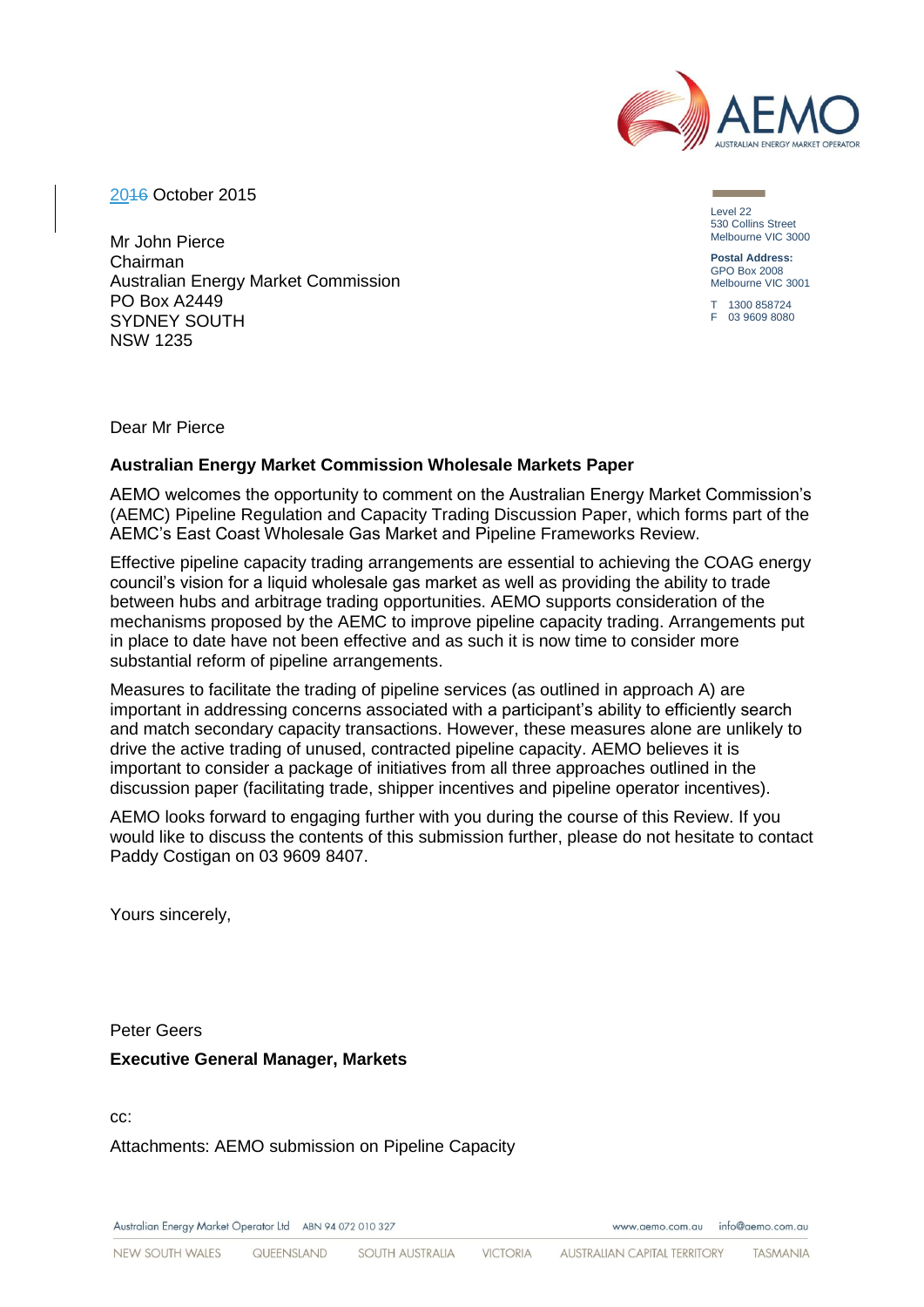

# **Attachment: AEMO submission on Pipeline Regulation and Capacity Trading**

This attachment outlines AEMO's view on approaches to incentivise pipeline capacity trading as set out in the *Pipeline Regulation and Capacity Trading* discussion paper (section 4).

A comment that is common to all approaches is that storage facilities, hub services (e.g. compression) and other pipeline services (e.g. renominations, backhaul) should be specifically included in the discussion of regulation and trading arrangements.

#### **Approach A**

Measures to facilitate the trading of pipeline services between shippers are important in addressing inefficiencies associated with a participant's ability to search for, and match, short-term pipeline capacity transactions. However, these measures alone are unlikely to resolve issues associated with pipeline congestion and utilisation as they do not address incentives to trade, or make available, unused contracted pipeline capacity.

Section 4.1 of the discussion paper considers that approach A could be applied in the first instance, with more significant regulatory changes (such as approaches B and C) being applied upon further review. Initiatives implemented in recent years to facilitate the trading of pipeline services between shippers, including standardisation and matching, have not been effective in developing secondary trading of pipeline capacity. As such, AEMO believes further reform should be considered now rather than in the future. While standardisation and other initiatives outlined in approach A are important, to be effective they will need to be combined with reforms outlined in approach B and C.

## *Standardisation of pipeline service contracts*

Standardised arrangements to assist in the facilitation of secondary trading should focus on the operational aspects of a Gas Transportation Agreement (GTA), including delivery point flexibility, nominations, allocations and fees for associated administrative services. Standardisation of terms and conditions should assist in the facilitation of secondary trading in pipeline capacity, benefits include:

- Assisting in the valuing and benchmarking of offers in pipeline capacity, allowing trading participants to compare recent transactions and aiding in the search process.
- Reduce legal costs and approval processes for multiple counterparties potentially reducing the entry hurdle for participants.
- May simplify credit and prudential requirements and market risk management.
- Allow for harmonized development across the market.

Bespoke terms and conditions for primary capacity between pipeline owners and shippers under existing GTAs may be able to be maintained subject to them not restricting the secondary trading of capacity. Capacity traded in the secondary market would require a higher degree of standardisation. While a transition to standardisation of terms and conditions should aim to minimise the impact and commercial risk on contract holding shippers, a degree of market risk should be anticipated in secondary market transactions.

Standardisation in the form of minimum service requirements would also be beneficial for the trading of pipeline capacity trading. Standard services could include on-the-day renominations, title transfer services and allocation arrangements. Standardisation of contracts would also be integral to the capacity release mechanisms outlined in approach B.

The discussion paper considers whether regulation is required to achieve standardisation across pipelines. AEMO understands that work to standardise GTAs (applicable to both primary and secondary trading) has been carried out by individual pipeline operators. AEMO is not aware of work to standardise pipeline services across pipelines. As such, standardisation across pipelines is likely to require greater coordination or regulation.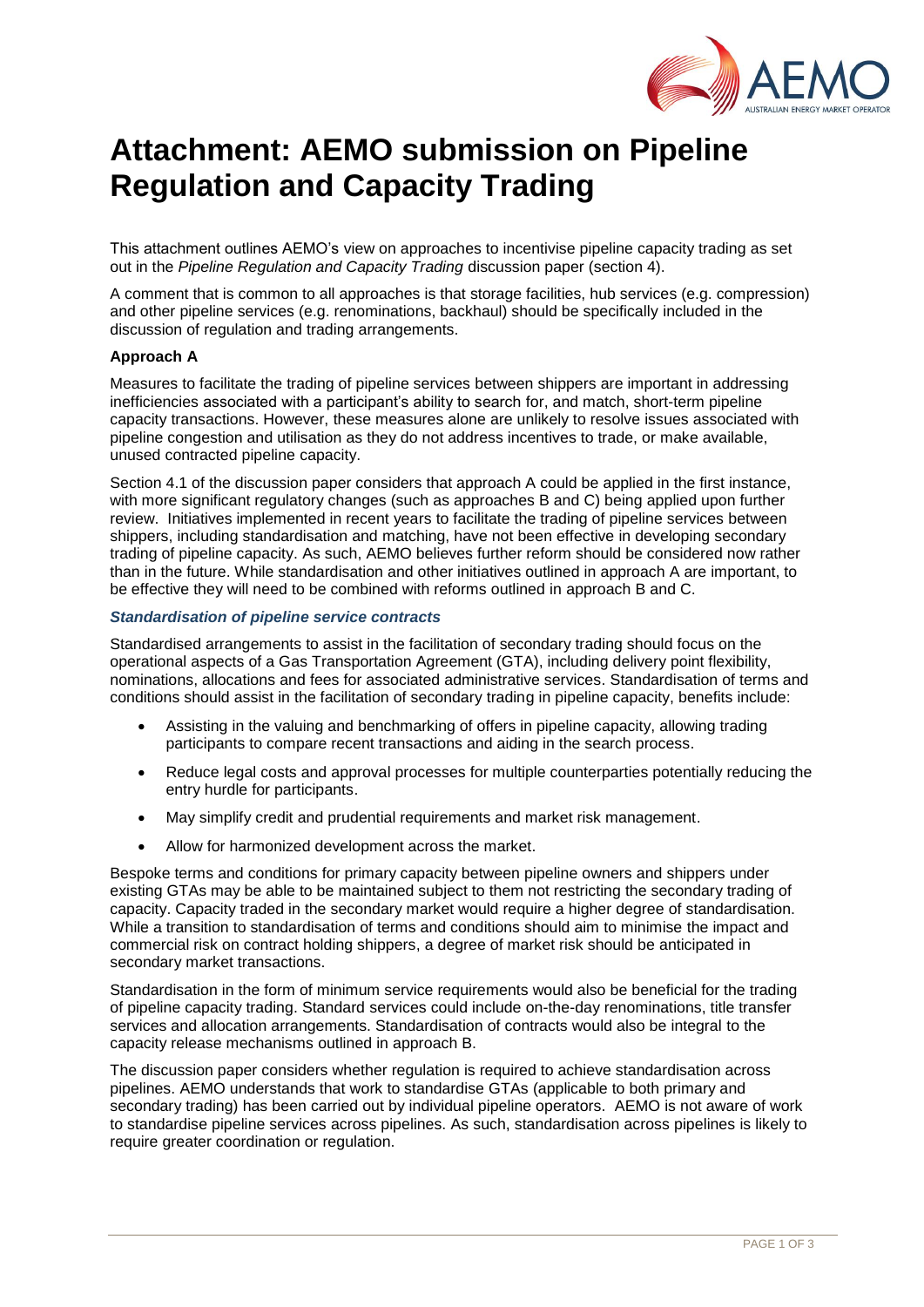

## *Auction of spare pipeline capacity*

The paper outlines the potential for pipeline operators to auction uncontracted pipeline capacity. The auctioning of primary capacity is likely to be a good initiative for managing scarcity and enhancing transparency. However, on its own the auctioning of uncontracted capacity is not likely to be effective in managing congestion on the east coast where there is a high level of contracting of primary capacity on key pipelines. An auction of uncontracted firm capacity could be combined with any capacity that is surrendered (voluntarily or otherwise) by shippers.

Within the current investment and regulatory framework, the auction of capacity in combination with an open season could be used to provide non-discriminatory access to new developable capacity or the re-contracting of capacity (of which a portion could be reserved for auction).

#### *Transaction efficiency*

Improvements can be made to the mechanisms available to shippers for the trading and settlement of capacity transactions. A central trading platform that allows transactions to be formed, settled and reported could reduce transaction costs for participants. The central trading platform could also make direct notifications to pipeline operators that automatically transfer traded capacity from a seller to a buyer. These improvements could be considered alongside initiatives outlined in approach B & C.

#### **Approach B**

AEMO supports the consideration of incentives for shippers to trade unutilised, contracted pipeline capacity. While they may be covered implicitly, AEMO believes it is important to specifically include storage and hub services (like compression) in the discussion of a shipper's incentive to trade unused, contracted capacity.

#### *Capacity release*

AEMO agrees with the pros and cons of the different release mechanisms, and their application in the east coast gas market, as presented in the discussion paper.

The discussion paper notes the implementation of a capacity release mechanism could be complicated and could impact upon the use of pipeline services by contract holders. If designed to encourage the efficient, short-term utilisation of unused contracted pipeline capacity then there should not be a material impact on the effective use of capacity by contract holders. The design of a release mechanism could be guided by experience in international markets to minimise complexity, cost and impact on contract holders.

The discussion paper also outlines concern over capacity release and the potential for a free-rider problem. A free-rider problem could occur if the wholesale gas market or the capacity release mechanism provide a non-contract holding shipper equal (or close to equivalent) access to firm pipeline capacity (or market access) as contract holding shippers. Effective design of this mechanism with a view to maintaining long term incentives should alleviate free-rider concerns. Physical congestion (actual or forecast) should continue to provide the necessary signal to shippers to make efficient long-term infrastructure investments.

An active secondary market for the trading of pipeline capacity would reduce the risk associated with, and provide a signal for, long-term infrastructure investment.

## *GTA contract provisions*

The discussion paper considers prohibitive contractual provisions in GTAs which limit capacity trading. If there are GTAs that have contractual provisions that limit capacity trading then they should be addressed before designing arrangements for managing congestion (including release mechanism and revenue distribution) – such arrangements should not be designed around GTAs.

#### *Reserving capacity for short-term trades*

Reserving newly developed capacity for short-term trading is likely to help resolve scarcity with capacity being allocated to the users that value it the most. However, such arrangements are not compatible with the contract carriage arrangements as long term contracts underwrite the development and expansion of pipeline assets.